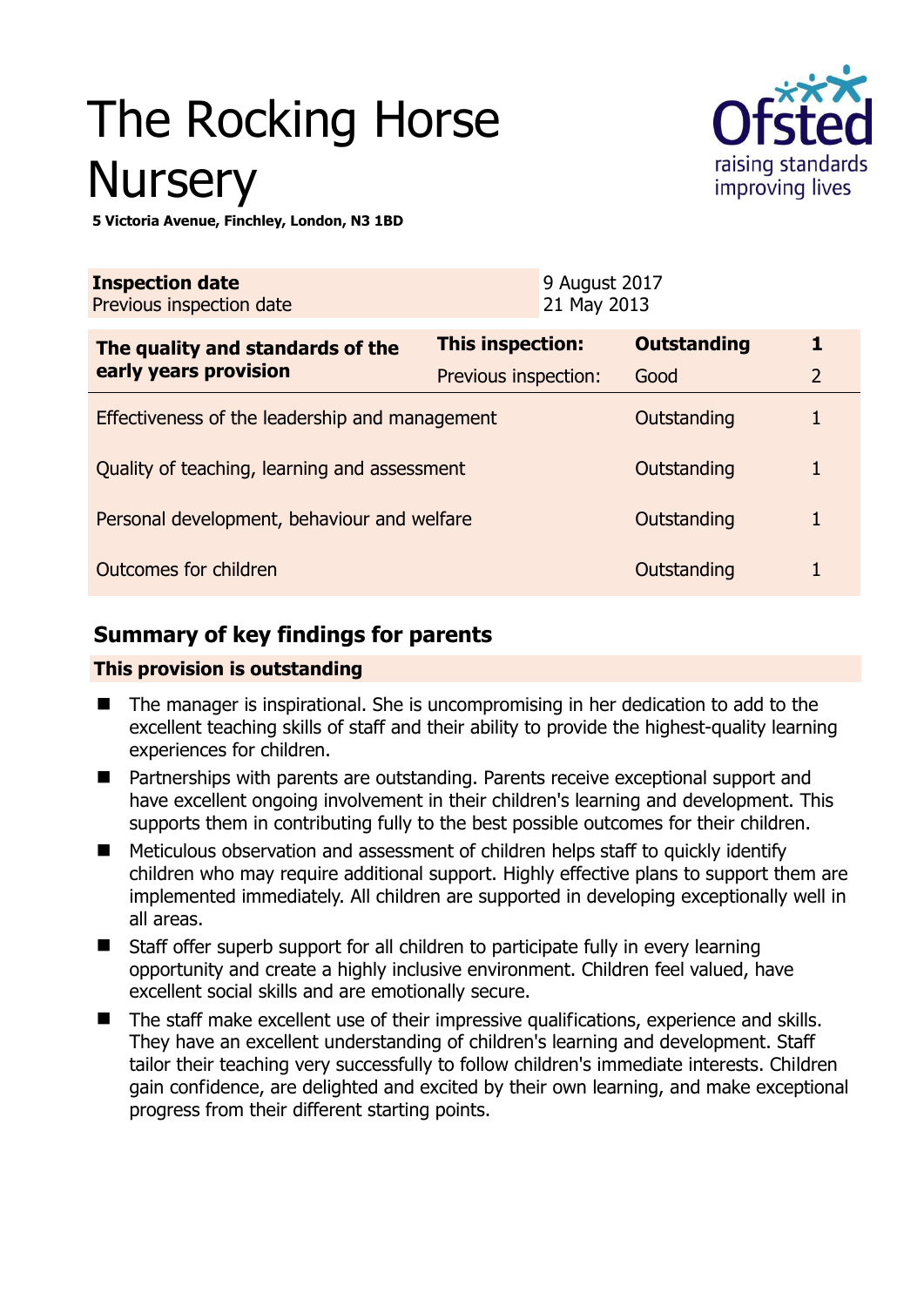## **What the setting needs to do to improve further**

#### **To further improve the quality of the early years provision the provider should:**

■ build on opportunities for children to experiment and solve problems to help them make even better progress.

#### **Inspection activities**

- $\blacksquare$  The inspector observed a variety of activities, including outdoor play.
- The inspector undertook a joint observation with the manager.
- $\blacksquare$  The inspector held a meeting with the manager.
- $\blacksquare$  The inspector talked to staff, parents and children to gather their views.
- The inspector looked at a selection of policies, children's records, documents relating to the suitability of staff, and the self-evaluation document.

#### **Inspector**

Ceri Callf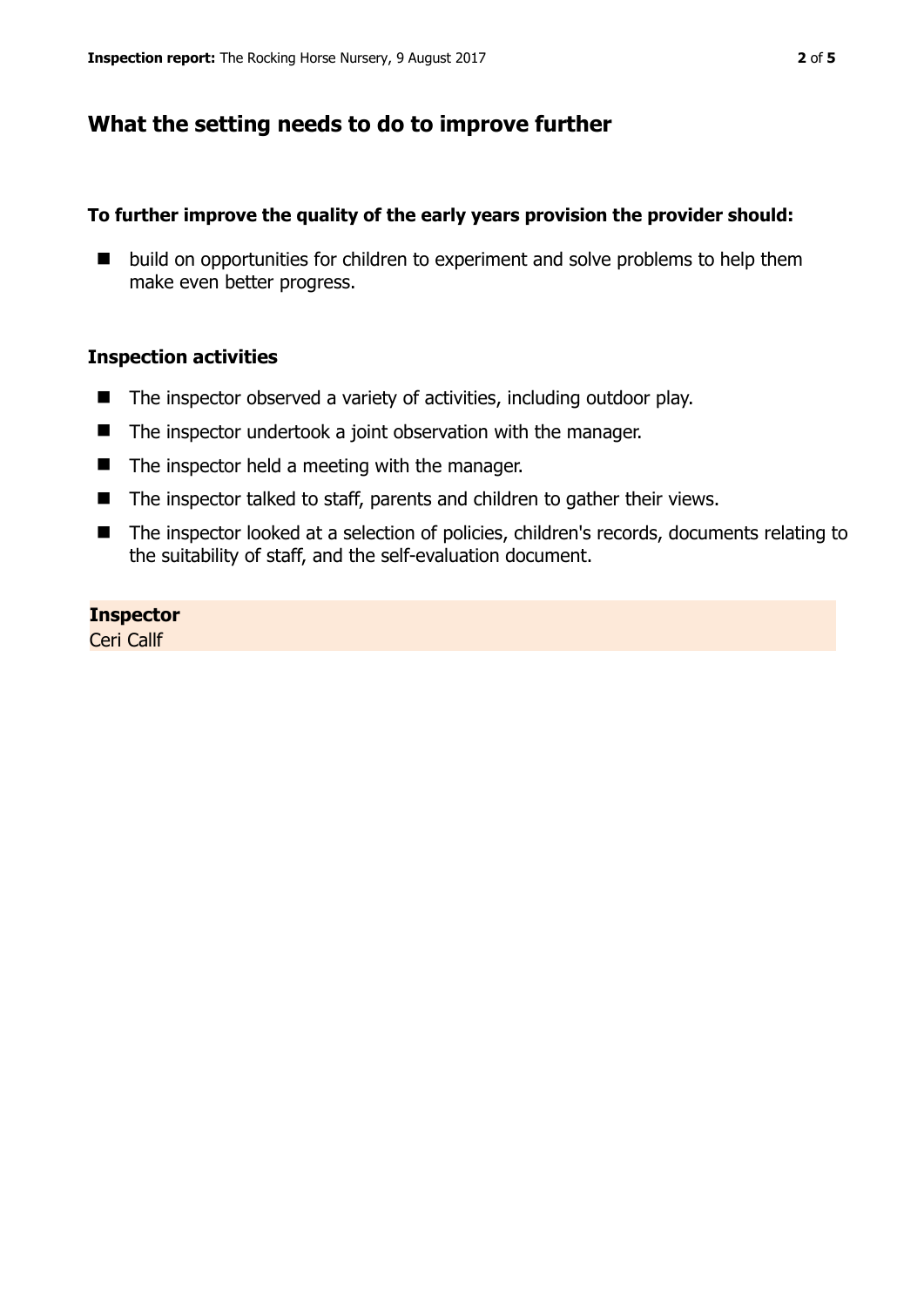# **Inspection findings**

## **Effectiveness of the leadership and management is outstanding**

Safeguarding is effective. All staff have excellent knowledge of the signs and symptoms which may cause concerns about a child's welfare and fully understand the procedures to follow. Staff have completed relevant training and know how to identify any children who may be at risk of being exposed to extreme ideas or behaviours. The manager and staff work very effectively with other professionals, when necessary, to support children who have special educational needs and/or disabilities at the highest level. The manager and staff implement highly effective procedures which specifically focus on keeping children safe. Parents are overwhelmingly supportive of the nursery and the manager has developed innovative methods to support their needs. For example, parents and staff have created a recipe book so meals eaten at nursery can be made at home.

## **Quality of teaching, learning and assessment is outstanding**

Staff are highly skilled at supporting the developmental needs of each age range, using high-quality resources and innovative teaching. For example, older children excitedly use real vegetables to create 'soup' in their role-play area and babies express their delight as they 'swim' across the room with staff. Currently, staff are developing ways to support children's problem-solving skills even further. Children's views are actively sought, and their ideas highly valued and suggestions used by staff. For example, children reorganised their classrooms to their own design. Their emotional well-being is expertly nurtured and they are fully involved in their own learning.

### **Personal development, behaviour and welfare are outstanding**

Children are exceptionally well behaved and attentive to the needs of others. For example, they offer a range of tools to one another and support their decision making. At lunch children help themselves, carefully ensure the next child can reach the bowl containing the food and wait for all children on their table to have food before eating. Children are extremely confident in their own self-care and inform staff they are going to wash their hands before lunch. Children's physical development is expertly nurtured. There are excellent links with local schools and children have exciting opportunities to learn about what it will be like to go to school.

### **Outcomes for children are outstanding**

Children are motivated learners. For example, the use their emerging writing to create their own 'register' and make sure all their friends are in the room. They bake biscuits and jump with excitement as they recall the ingredients they used. They are confident in their own abilities and derive huge satisfaction from their activities. For example, they make their own play-dough figures which they describe as 'lovely'. Children are exceptionally well prepared for the next stage of their learning, including school.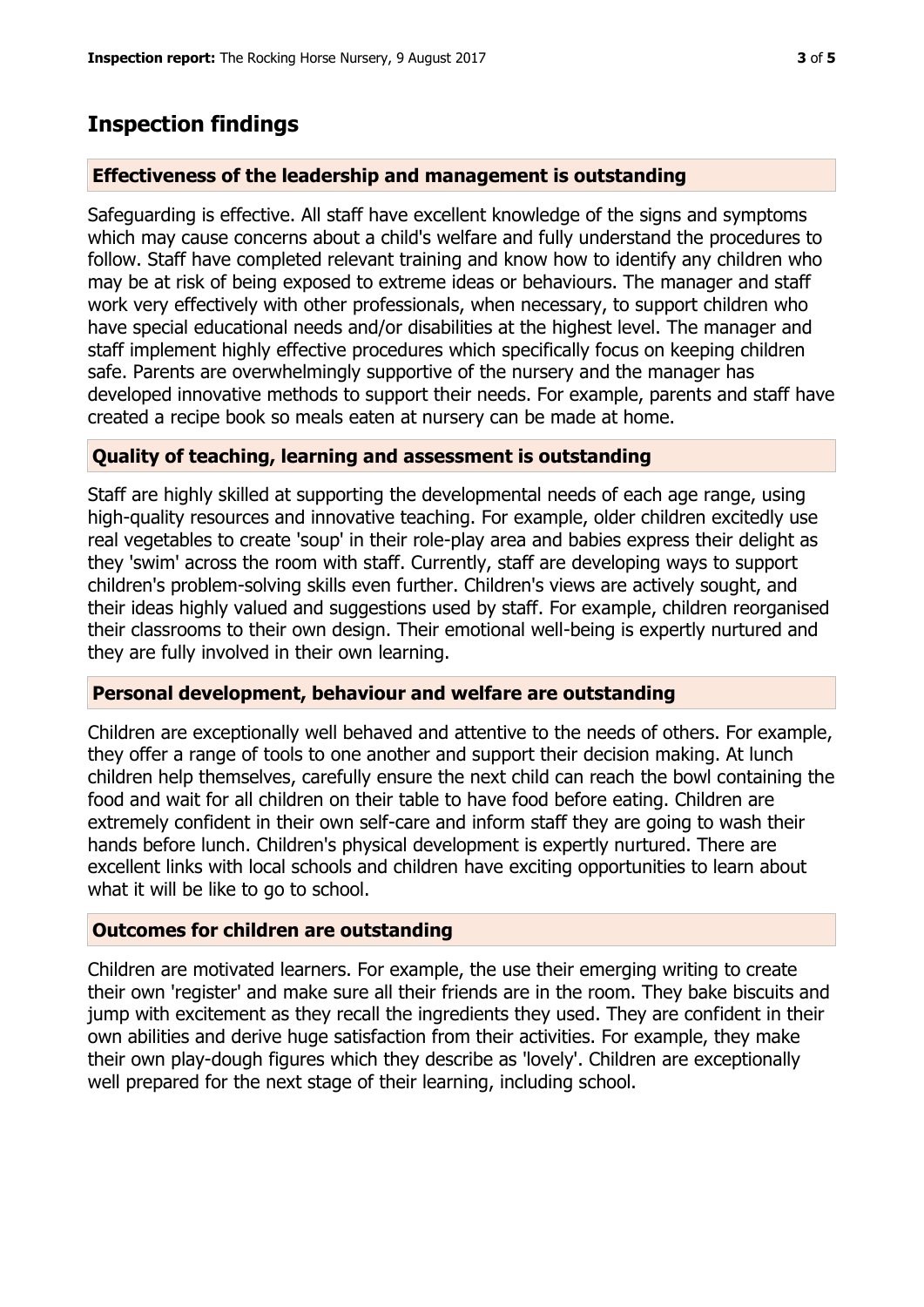## **Setting details**

| Unique reference number                             | EY366697                  |  |  |
|-----------------------------------------------------|---------------------------|--|--|
| Local authority                                     | <b>Barnet</b>             |  |  |
| <b>Inspection number</b>                            | 1062124                   |  |  |
| <b>Type of provision</b>                            | Full-time provision       |  |  |
| Day care type                                       | Childcare - Non-Domestic  |  |  |
| <b>Registers</b>                                    | Early Years Register      |  |  |
| <b>Age range of children</b>                        | $0 - 4$                   |  |  |
| <b>Total number of places</b>                       | 76                        |  |  |
| <b>Number of children on roll</b>                   | 119                       |  |  |
| <b>Name of registered person</b>                    | The Rocking Horse Limited |  |  |
| <b>Registered person unique</b><br>reference number | RP527552                  |  |  |
| Date of previous inspection                         | 21 May 2013               |  |  |
| <b>Telephone number</b>                             | 0208 3463682              |  |  |

The Rocking Horse Nursery registered in May 2008. It is located in Finchley, in the London Borough of Barnet. The nursery operates from 7.45am until 6.15pm for 50 weeks of the year. There are 33 members of staff. Of whom, one holds early years professional status, seven hold qualified teacher status and 16 hold relevant early years qualifications from level 2 to level 7. The nursery receives funding to provide free early years education for children aged three and four years.

This inspection was carried out by Ofsted under sections 49 and 50 of the Childcare Act 2006 on the quality and standards of provision that is registered on the Early Years Register. The registered person must ensure that this provision complies with the statutory framework for children's learning, development and care, known as the early years foundation stage.

Any complaints about the inspection or the report should be made following the procedures set out in the guidance 'Complaints procedure: raising concerns and making complaints about Ofsted', which is available from Ofsted's website: www.gov.uk/government/organisations/ofsted. If you would like Ofsted to send you a copy of the guidance, please telephone 0300 123 4234, or email enquiries@ofsted.gov.uk.